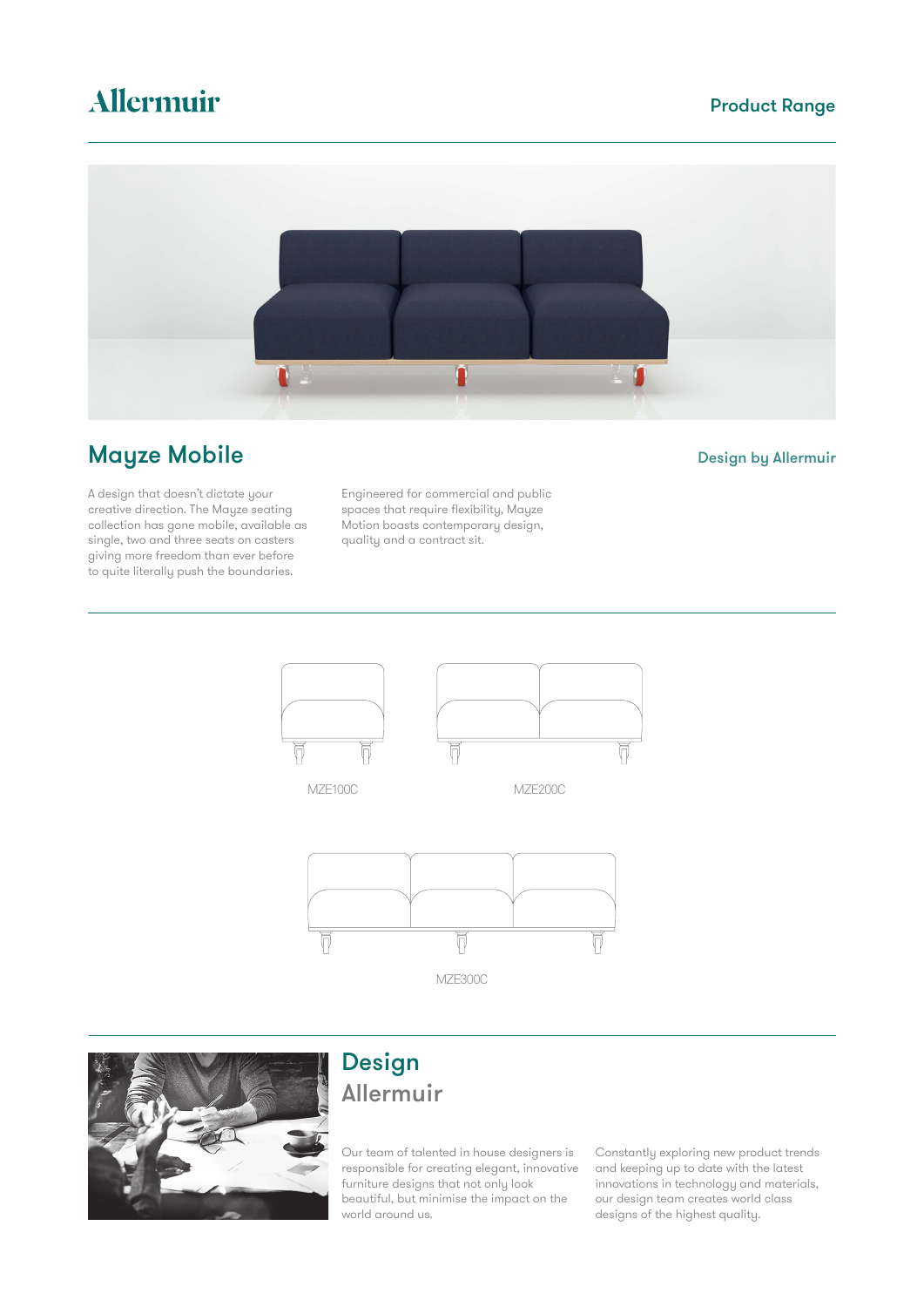# Allermuir

#### Mayze Motion

#### Standard Features

(\* - Selected models only) Traditional carcass construction Tensioned seat support 1" Plywood base Metal Casters with wheel brake

#### Optional Features

Multi-fabrics

#### Performance Standards

ANSI/BIFMA X5.4: 2020 BS EN 16139: 2013 - Test Level 2

### **Dimensions**



## Environmental Performance

 $6.69\%$ 

#### Material Content

Components are constructed of the following

#### Recycled Content

Contains up to 28.25% of Recycled Material

**Recyclability** The range is 99% recyclable

0.67% 21.75%  $9\%$ Nylon 6 **Cardboard** 3.34% 3.00%PU Foam Aluminum Castings 28.76% ۱ 3.00% **Cardboard Steel** 57.19% Solid Wood 3.34% Aluminum Castings

Steel